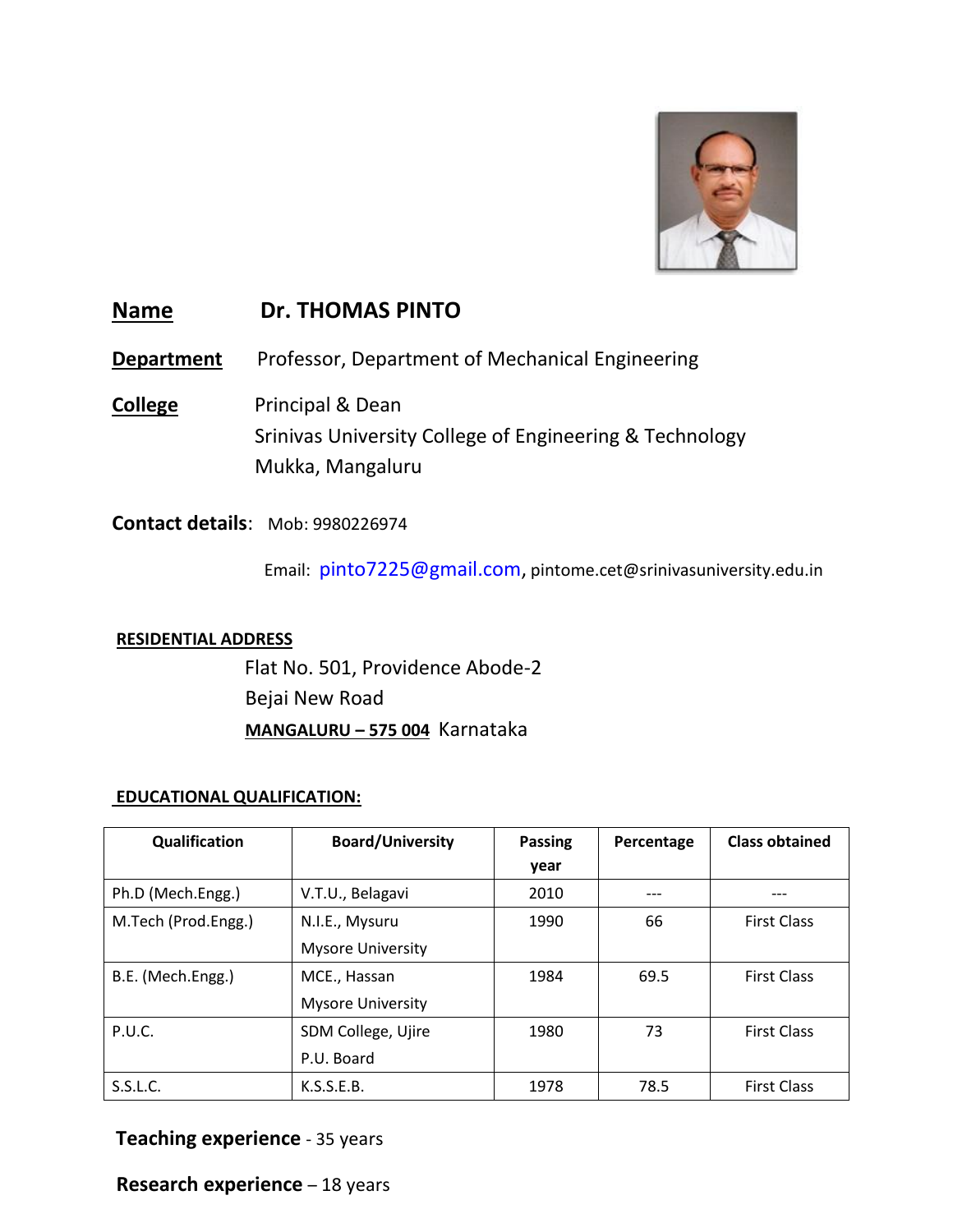## **Funding sanctioned: ----**

### **JOURNAL PUBLICATIONS:**

- 1. Thomas Pinto, *Centralized Smart Road Transport Automation Using Radio Communication And Identification,* International Journal & Magazine of Engineering, Technology, Management and Research, vol.2,Issue No. 6, June 2015, pp.303-305
- 2. Thomas Pinto, *Bi-Directional control of Three Stage Induction Motor Used in Industries to Drive Conveyor Belt,* International Journal for Scientific Research & Development, vol. 3, Issue. 7, Sept 2015,
- 3. Thomas Pinto, *Automation of Stator Insulation Process in Alternator Manufacturing Industries,*  International journal of science, engineering and technology research, vol. 3, Issue. 6, June 2014, pp. 1801-1810
- 4. Thomas Pinto, S. George Milton, Gangadhara Rao, *Influence of vegetable oil based cutting fluids on tool wear and surface roughness in turning EN8 steel using tungsten carbide tool*, Journal of Manufacturing Technology Today, Vol. 12, No. 2,Feb '13, pp 5-10.
- 5. Thomas Pinto, S. George Milton, *Effect of Vegetable oil Based Coolants on Surface Roughness in Turning Ferrous and Nonferrous Materials*, Journal of Manufacturing Technology Today, Vol. 8, No. 5,May '09, pp 3-7.
- 6. Thomas Pinto, S. George Milton, *An Experimental Study of the Effect of Bio-based Coolants in Turning of Steels using HSS and Uncoated WC Tools*, Journal of Cooperation among University, Research and Industrial Enterprises, BITS, Pilani, Vol.2, Issue 4, January 2010
- 7. Thomas Pinto, S. George Milton, *Experimental Investigation on Performance of Crop Based Cutting Fluids in Turning IS2062 and EN8 Steel Using HSS and Uncoated Tungsten Carbide Tools,*  Manufacturing Technology & Research - An International Journal, Vol.5, No.3-4, July-Dec 2009
- 8. Mr. Rudresh Gowda K.G, Dr. Thomas Pinto, *Development and Interfacing of Quick Change Robot for Tool Change Between Two CNC Machine and Reduction of Tool Changing Time,* International Journal of Engineering Trends and Technology – Volume X Issue Y- Month 2016
- 9. Palayat Roshen Hemanth, Thomas Pinto, *Automation of an Industrial Grade Steam Generation System Using GSM Technology,* International Journal of Engineering Trends and Technology – Volume X Issue Y- Month 2016
- 10. Dr. Thomas Pinto *Innovative and Best Practices in Teaching-Learning Process of Higher Education - A Case of Technical Education,*
- 11. Shahsank S, Dr. Thomas Pinto, Mahendra S B, *Comparative Study on Casting Pattern Using Conventional Method and Rapid Prototyping,* International Journal of Engineering Trends and Technology – Volume X Issue Y- Month 2016
- 12. Naveen C R, Dr. Thomas Pinto, *Machinability of Hybrid Metal Matrix Composites- A Review ,*  International Journal of Engineering Trends and Technology – Volume X Issue Y- Month 2016
- 13. Nithin Joshuva, Dr. Thomas Pinto, *A Study on Analysis of Condition Based Maintainance for General Purpose Machineries for Fault Diagnostics, A Review,* International Journal of Engineering Trends and Technology ,Volume X Issue Y- Month 2016
- 14. Naveen C R, Dr. Thomas Pinto, Ranganath Y H, *Production & Characterization of As Cast and Heat Treated Al2024/SiC/Gr Hybrid Metal Matrix Composites,* International Journal of----------- – Volume X Issue Y, Month 2017
- 15. Naveen C R, Dr. Thomas Pinto, Kiran Holla, *EDS Analysis and Mechanical Testing of Alumina and Graphite Particulate Aluminium Metal Matrix Composite,*International Journal of--------- – Volume X Issue Y, Month, 2017
- 16. Vinayaka Kannantha, Dr. Thomas Pinto, Darshith S, Lokesh K.S, *A Review on Concepts of JIT, Lean Manufacturing, Agile Manufacturing and TQM ,* Abhiyantrika, Vol.1, Issue 1, Jan.2017
- 17. *Lokesh K.S, Dr.Thomas Pinto, Arjun Kumar, Chetan.G, Pranav.S, Prathibha, Comparative Study on Tensile behaviour of E-glass (woven & chopped) Fibre Reinforced with Epoxy Composites*, International Journal of--------- – Volume X Issue Y, Month, 2017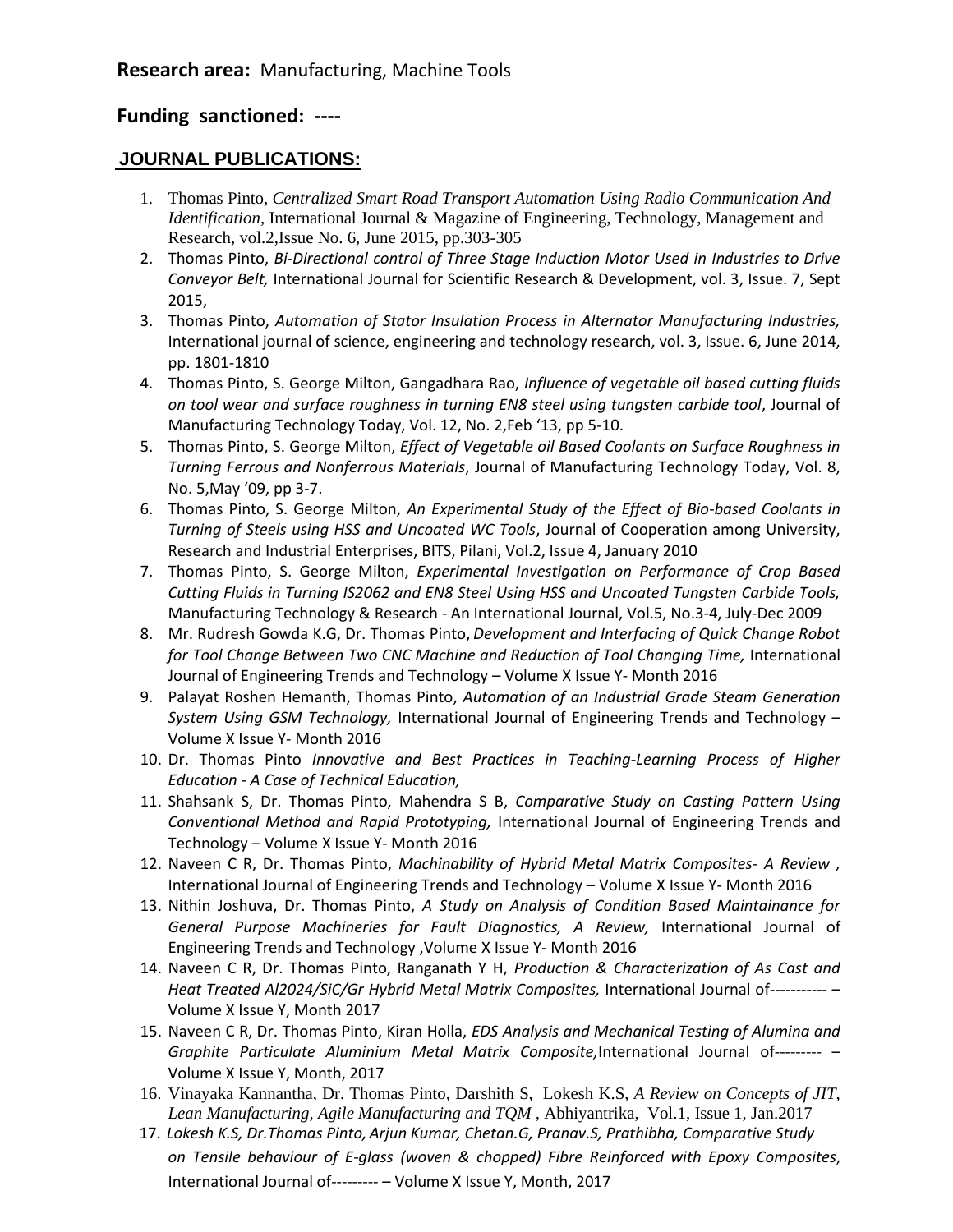- 18. *Lokesh K.S, Dr.Thomas Pinto, Dr. Ramachandra C.G, Effect Of Tool Wear & Machinability Studies On Polymer Composites- A Reveiew,* International Journal Of Engineering And Information Systems, vol.1, issue5, july-2017, pp.71-77
- 19. *Lokesh K.S, Dr.Thomas Pinto, Chetan I.C, Umesh, Influence of graphite on Hardness number of Aluminium-7075 based metal Matrix Composites, ,*  International Journal Of Innovative Science and Research Technology vol.2, issue12, December-2017, pp.285-289
- 20. *Lokesh K.S, Dr.Thomas Pinto, Mohammed Gowspeer, Effect of E-Waste Rubber On Wear Behavior Of Glass Fibre Reinforced with Epoxy Composites,* International Journal Of advances in Scientific Research and Engineering, vol.4, issue3, March-2018, pp.20-25
- 21. Lokesh K.S, Thomas Pinto, *Experimental Study on Effect of Metallic Oxides on Tribological Behavior Of Aluminium Based Metal Matrix Composites,* International Research Journal Of Engineering And Technology(IRJET),Vol.05, Issue:06, June-2018, pp.1597-1603
- *22.* Lokesh K S, Dr. Thomas Pinto, *Comparative Study on Axial Loading Conditions and Effect of Mineral Filler on CSM and WF Fibres,* International Research Journal of Engineering and Technology (IRJET), Volume: 05 Issue: 10, Oct 2018
- *23.* Shashank S, Dr. Thomas Pinto, *"Fabrication of EDM Electrode By Laser Sintering Method for SS316L Material", 4th IEEE International Conference On Robotics And Automation DSEC, Perambalur , Tamilnadu India, 10-12 Dec 2018*
- *24.* Lokesh K S , Naveen Kumar JR, Vinayaka Kannantha, Thomas Pinto, Sampreeth U*, "Experimental Evaluation Of Substrate And Annealing Conditions On Zno Thin Films Prepared By Sol-Gel Method" IConAMMA 2018, Bengaluru, Elsevier Publication, Materials Today Proceedings*
- 25. Lokesh K S, Dr. Thomas Pinto, "*Experimental Study on Tensile Effect of Different E-glass Fabric Laminates Reinforced with Potential Adhesives ",*International Journal of Scientific Research in Mechanical and Materials Engineering (IJSRMME), ISSN : 2457-0435, Volume 2 Issue 5, pp. 14-22, November-December 2018.
- 26. Lokesh K S, Dr. Thomas Pinto, *"Review on Tribological Parameters of Fibre Reinforced Plastics Modified with Mineral Fillers",*International Journal of Scientific Research in Mechanical and Materials Engineering (IJSRMME), ISSN : 2457-0435, Volume 2 Issue 5, pp. 49-56, November-December 2018.
- **27.** Naveen C.R, Thomas Pinto, *Surface Roughness Of Aluminium Hybrid Metal Matrix Composites Affected By Tool Materials And Operating Conditions,* Industrial Engineering Journal and The Communication of the Communication of the Communication of the Communication of the Communication of the Communication of the Communication of the Communication of the Communication of the Commu

# **National / International Conferences Attended**

- 1. Dr. Thomas Pinto, Dr. George Milton, Mr. Gangadhar Rao, "*Performance evaluation of vegetable oil based cutting fluids in turning IS2062 and EN8 steel using HSS and carbide tool",* international Conference on Advances in Materials and Manufacturing Technology, Cape Institute Technology, Kanyakumari, Tamilnadu, April 11-12, 2013.
- 2. Thomas Pinto, S. George Milton, *Experimental investigation on the effect of some vegetable oil based coolants on tool life and surface integrity in turning IS2062 and C-45 grade steels using HSS and WC tools,* National Conference on Advances in Mechanical Engineering, AME-09, 5<sup>th</sup> Oct, 2009, VVIET, Mysuru.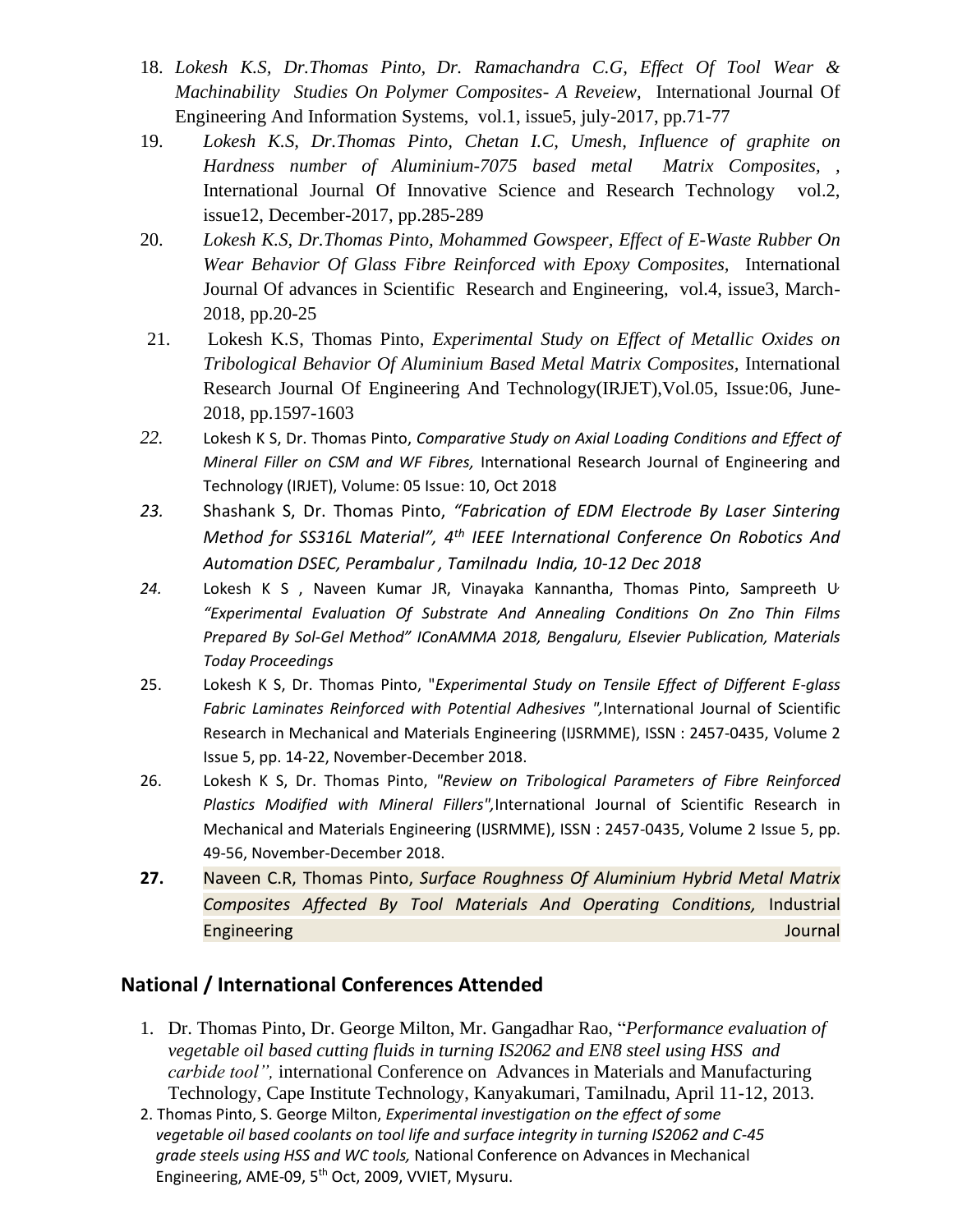- 3. Thomas Pinto, S. George Milton, *Cooling aspects of vegetable oil based cutting fluids in metal cutting,* Proceedings of national conference on emerging trends in industrial Engineering and management, BMS college of Engineering, Bangalore, Feb 27-28, 2009.
- 4. Thomas Pinto, S. George Milton, *Effect of Bio-based Coolants on Tool life Criteria in Turning of Steels*, Proceedings of International Conference on Recent Advances in Material Processing Technology, National Engineering College, Kovilpatti, Tamilnadu, Feb, 25-27, 2009.
- 5. Thomas Pinto, S. George Milton, *A study on cooling aspects of Bio-based coolants in turning of Steels,* Proceedings of the National Conference on Advances in Mechanical Engineering-2008, Oct 28-30, 2008, Manipal Institute of Technology, Manipal University.
- 6. Thomas Pinto, S. George Milton, *Economical Aspects with use of Bio-based coolants in Metal cutting Applications,* Proceedings of International Conference on Total Engineering Analysis and Manufacturing Technologies 22-24, Sept-2008, Indian Institute of Science, Bengaluru.
- 7. Thomas Pinto, S. George Milton, *Use of vegetable oil based coolants for Cost Effectiveness in Manufacturing processes*, 23rd National Convention of Production Engineers, Bengaluru, May 2008.
- 8. Thomas Pinto, S. George Milton, *Experimental investigation on surface roughness with distilled water as coolant in turning operation*, TEAMTECH-2007, International Conference at IISc., Bengaluru, Oct 2007
- 9. Thomas Pinto, T.R. Hemanth Kumar, D. Ramesh, *Micro drilling using advanced Techniques*, proceedings of National Conference on World class Manufacturing BEC, Bagalkot, April 2007.
- 10. Thomas pinto, S. George Milton, *Biodegradable Cutting Fluids* National Conference on Bio Fuels on 23,24, 25<sup>th</sup> Match 2006, NITK, Suratkal.
- 11. Thomas Pinto, *Dry Machining,* Proceedings of First National Conference on Development and Challenges in Manufacturing Engineering,  $18^{th}$ ,  $19^{th}$ ,  $20^{th}$  March 2004, Manipal Institute of Technology, Manipal.
- 12. Mr. Rudresh Gowda K.G, Dr. Thomas Pinto, *Development and Interfacing of Quick Change Robot for Tool Change Between Two CNC Machine and Reduction of Tool Changing Time,* National Conference on Advances in Mechanical Engineering Sciences, SIT, Mangaluru, 6-7 may 2016
- 13. Palayat Roshen Hemanth, Thomas Pinto, *Automation of an Industrial Grade Steam Generation System Using GSM Technology*, National Conference on Advances in Mechanical Engineering Sciences, SIT, Mangaluru, 6-7 may 2016
- 14. Dr. Thomas Pinto *Innovative and Best Practices in Teaching-Learning Process of Higher Education - A Case of Technical Education,* National Seminar on Curriculum Design for Student Centric Learning, SIMS, Mangaluru, 25-26 March 2016
- 15. Shahsank S, Dr. Thomas Pinto, Mahendra S B, *Comparative Study on Casting Pattern Using Conventional Method and Rapid Prototyping*, National Conference on Advances in Mechanical Engineering Sciences, SIT, Mangaluru, 6-7 may 2016
- 16. Naveen C R, Dr. Thomas Pinto, *Machanability of Hybrid Metal Matrix Composites- A Review ,* National Conference on Advances in Mechanical Engineering Sciences, SIT, Mangaluru, 6-7 may 2016
- 17. Nithin Joshuva, Dr. Thomas Pinto, *A Study on Analysis of Condition Based Maintainance for General Purpose Machineries for Fault Diagnostics – A Review,* National Conference on Advances in Mechanical Engineering Sciences, SIT, Mangaluru, 6-7 may 2016
- 18. Naveen C R, Dr. Thomas Pinto, Ranganath Y H, *Production & Characterization of As Cast and Heat Treated Al2024/SiC/Gr Hybrid Metal Matrix Composites,* International Conference on Advances in Mechanical Sciences(ICAMS-2017), Malnad college of Engg., Hassan, March 3rd to 5 th 2017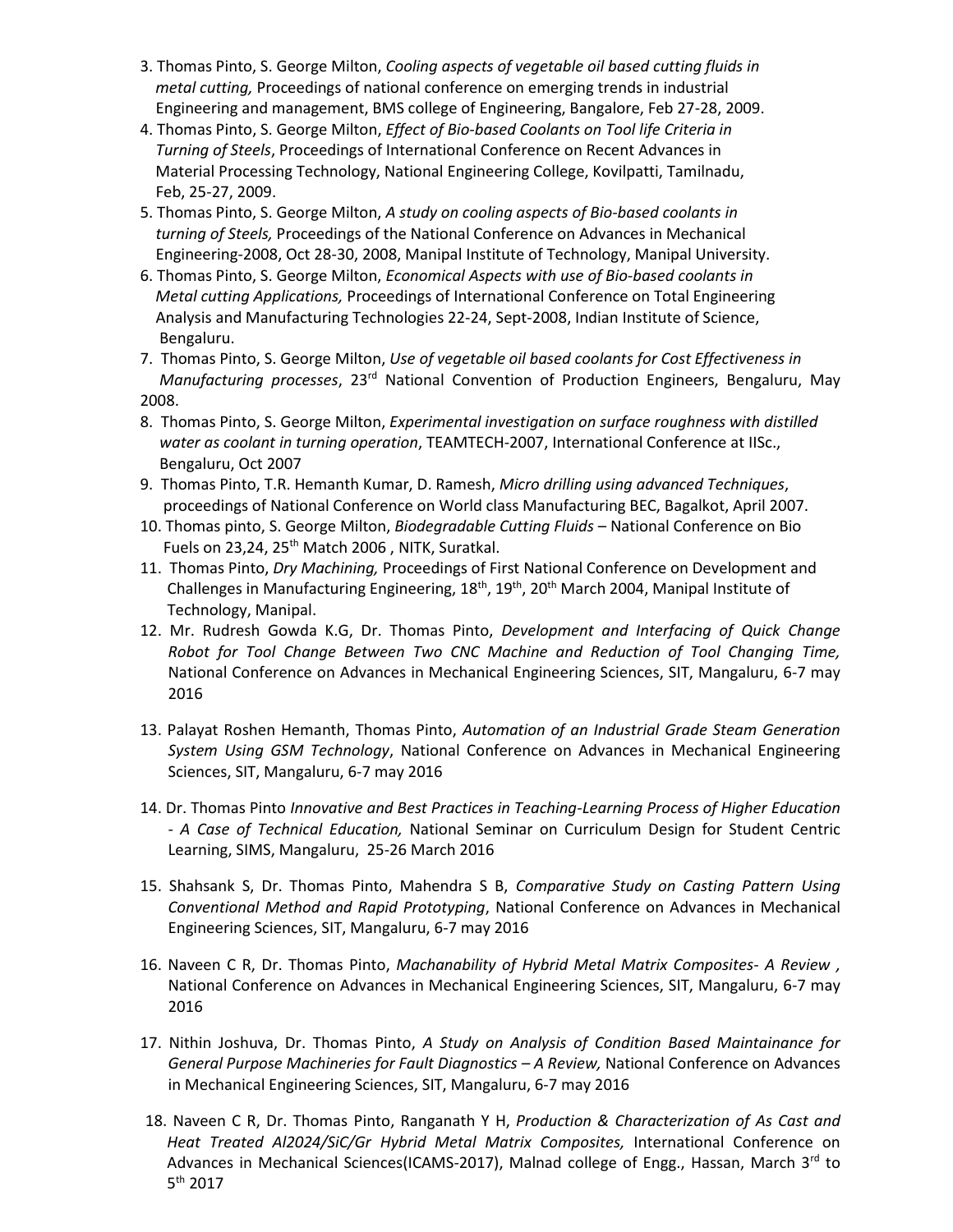- 19. Naveen C R, Dr. Thomas Pinto, Kiran Holla, *EDS Analysis and Mechanical Testing of Alumina and Graphite Particulate Aluminium Metal Matrix Composite ,* International Conference on Advances in Mechanical Sciences(ICAMS-2017), Malnad college of Engg., Hassan, March  $3^{rd}$  to  $5^{th}$  2017
- 20. *Lokesh K.S, Dr.Thomas Pinto, Arjun Kumar, Chetan.G, Pranav.S, Prathibha, Comparative Study*

 *on Tensile behaviour of E-glass (woven & chopped) Fibre Reinforced with Epoxy Composites*, International Conference on Advances in Mechanical Sciences(ICAMS-2017), Malnad college of Engg., Hassan, March 3rd to 5<sup>th</sup> 2017

- 21. Shashank S, Thomas Pinto, *A Review on Selective Laser Sintering,* International Conference on Knowledge Collaboration in Engineering (ICKCE-2018), Kathir College Of Engineering, Coimbatore, March 24<sup>th</sup> & 25<sup>th</sup>, 2018
- 22.Gurubasavaraj, Dr.Thomas Pinto*, Preparation and Evaluation of Abrasion Resistance and*  Compressive Strength of Al/Si/Graphite Based Metal Matrix Composites, International Conference on Nanotechnology, Srinivas University Mangaluru on 18<sup>th</sup> & <sup>19th</sup> October 2019.
- *23.* Shashank S, Thomas Pinto, *Optimization of EDM electrode by direct metal lasersintering (DMLS) method for SS316L material* International Conference on Futuristic Trends in Mechanical Engineering (ICOFTIME-2020), Feb. 2020, Presidency University, Bengaluru

### **GUEST LECTURES DELIVERED**

- 1. Delivered a guest lecture on the topic "Alternate cutting fluids" at RRIT, Bengaluru, in Sept. 2012
- 2. Delivered a guest lecture on the topic "Recent advances in Industrial Engg." at DSCE., Bengaluru in Sept. 2011
- 3. Delivered a guest lecture on the topic "Cutting fluids and Environmental aspects in Machining" at Canara Engg. College, Mangaluru, March 2013
- 4. Delivered lecture on " vegetable oil based cutting fluids and environmental issues In manufacturing", at Alvas Institute of Technology, Moodabidre
- 5. Delivered a Guest Lecture on "Career Development", PA Polytechnic, March 2016
- 6. Delivered a Guest Lecture on "Small Steps to Success", at KVGCE, Sullia, 23<sup>rd</sup> May, 2016
- 7. Delivered a lecture titled **"**Constitution of India An Overview" organized on Nov.15th 2015 at SIT, M'luru,
- 8. Delivered a lecture titled **"**Parameters for Ranking of Colleges and Universities" organized on 7. 10.2017 at SIT, M'luru,
- 9. Delivered a lecture titled **'**Advances In Cooling Aspects of Machining' in Two days national workshop on "Advances in Machining Processes" organized during Aug.17<sup>th</sup> & 18<sup>th</sup>, 2018 at SIT, M'luru,
- 10. Delivered a lecture titled **'**National Education Day' organized on 12th Nov. 2018 at SIT, M'luru,
- 11. Delivered a lecture on "Role of IQAC in Teaching, Learning and Research" at Srinivas University, Mangaluru held on 15<sup>th</sup> June 2019 in National Conference.

#### **APPOINTMENTS IN UNIVERSITY BODIES & COMMITEES**

- 1. Member, Board of Studies in Mechanical Engineering, VTU., Belagavi, during 2016-2019.
- 2. Member, Local Inquiry Committee, during 2010-11 and 2016-2017
- 3. Member, Board of Examinations in IPE/IM/MNF, VTU., Belagavi, during 2008-2009.
- 4. Chairman, BOS in Mech. Engg., Srinivas University, Mangaluru (2015-2017, 2017-2019)
- 5. Worked as co-coordinator, moderator and examiner in Bangalore University, VTU and other autonomous Institutes.
- 6. Examiner in Institution of Engineers, IGNOU, KSOU etc.